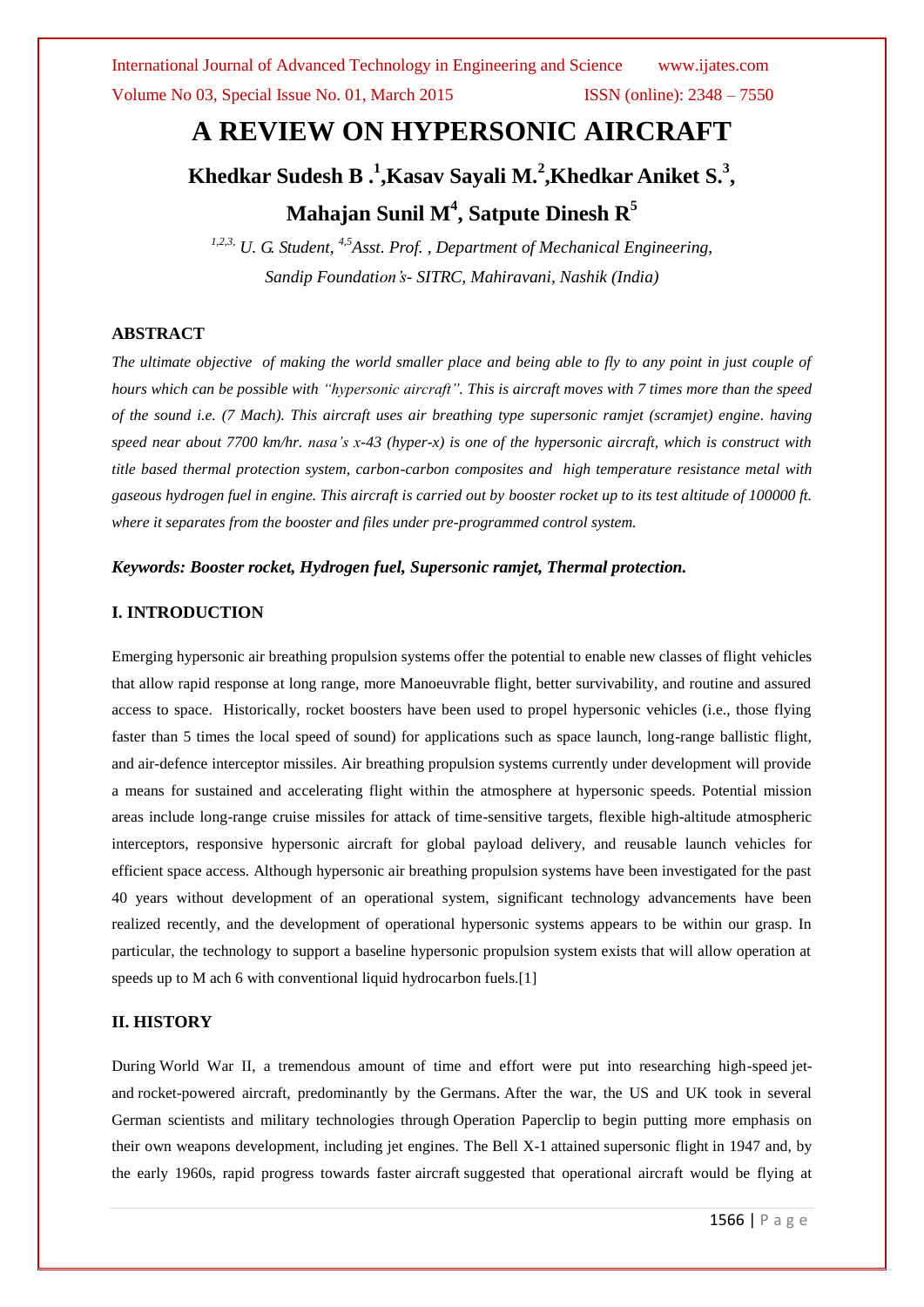## International Journal of Advanced Technology in Engineering and Science www.ijates.com Volume No 03, Special Issue No. 01, March 2015 ISSN (online): 2348 – 7550

"hypersonic" speeds within a few years. Except for specialized rocket research vehicles like the North American X-15 and other rocket-powered spacecraft, aircraft top speeds have remained level, generally in the range of Mach 1 to Mach 3.

In the 1950s and 1960s a variety of experimental scramjet engines were built and ground tested in the US and the UK. In 1964, Dr. Frederick S. Billig and Dr. Gordon L. Dugger submitted a patent application for a supersonic combustion ramjet based on Billig's Ph.D. thesis. This patent was issued in 1981 following the removal of an order of secrecy. In 1981 tests were made in Australia under the guidance of Professor Ray Stalker in the T3 ground test facility at ANU.

The first successful flight test of a Scramjet was performed by Russia in 1991. It was an axisymmetric hydrogen-fuelled dual-mode scramjet developed by Central Institute of Aviation Motors (CIAM), Moscow in the late 1970s. The scramjet flight was flown captive-carry atop the SA-5 surface-to-air missile that included an experiment flight support unit known as the "Hypersonic Flying Laboratory" (HFL), "Kholod".[2] Then from 1992 to 1998 an additional 6 flight tests of the axisymmetric high-speed scramjet-demonstrator were conducted by CIAM together with France and then with NASA, USA.[3] Maximum flight velocity greater than Mach 6.4 was achieved and Scramjet operation during 77 seconds was demonstrated. These flight test series also provided insight into autonomous hypersonic flight controls.



**Fig.1 NASA X-43with scramjet attached to the underside**

In the 2000s, significant progress was made in the development of hypersonic technology, particularly in the field of scramjet engines.The HyShot project demonstrated scramjet combustion on July 30, 2002. The scramjet engine worked effectively and demonstrated supersonic combustion in action. However, the engine was not designed to provide thrust to propel a craft. It was designed more or less as a technology demonstrator.

A joint British and Australian team from UK defence company QinetiQ and the University of Queensland were the first group to demonstrate a scramjet working in an atmospheric test. US efforts are probably the best funded, and the Hyper-X team claimed the first flight of a thrust-producing scramjet-powered vehicle with full aerodynamic manoeuvring surfaces in 2004 with the X-43A. On Friday, June 15, 2007, the US Defence Advanced Research Project Agency (DARPA), in cooperation with the Australian Defence Science and Technology Organisation (DSTO), announced a successful scramjet flight at Mach 10 using rocket engines to boost the test vehicle to hypersonic speeds. A series of scramjet ground tests was completed at NASA Langley Arc-Heated Scramjet Test Facility (AHSTF) at simulated Mach 8 flight conditions. These experiments were used to support HI Fire flight 2.

On May 22, 2009, Woomera hosted the first successful test flight of a hypersonic aircraft in HIFiRE. The launch was one of 10 planned test flights. The series of up to 10 planned hypersonic flight experiments is part of a joint research program between the Defence Science and Technology Organisation and the US Air Force, designated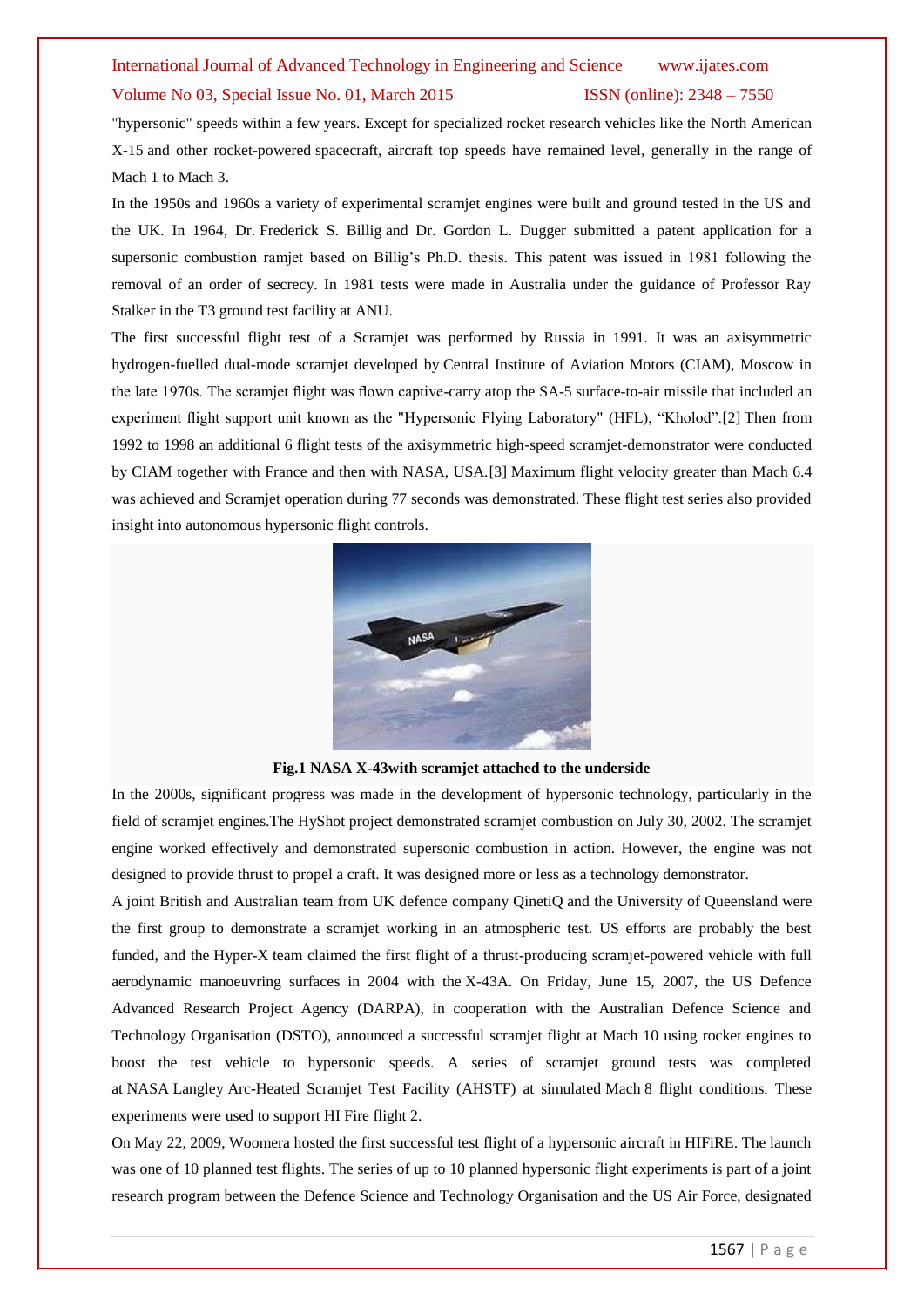## International Journal of Advanced Technology in Engineering and Science www.ijates.com

#### Volume No 03, Special Issue No. 01, March 2015 ISSN (online): 2348 – 7550

as the Hypersonic International Flight Research Experimentation (HIFiRE).[4] HIFiRE is investigating hypersonics technology (the study of flight exceeding five times the speed of sound) and its application to advanced scramjet-powered space launch vehicles — the objective is to support the new Boeing X-51 scramjet demonstrator while also building a strong base of flight test data for quick-reaction space launch development and hypersonic "quick-strike" weapons.

On May 27, 2010, NASA and the United States Air Force successfully flew the X-51A Waverider for approximately 200 seconds at Mach 5, setting a new world record hypersonic airspeed. The Waverider flew autonomously before losing acceleration for an unknown reason and destroying itself as planned. The test was declared a success. The X-51A was carried aboard a B-52, accelerated to Mach 4.5 via a solid rocket booster, and then ignited the Pratt & Whitney Rocketdyne scramjet engine to reach Mach 5 at 70,000 feet. However, a second flight June 13, 2011 was ended prematurely when the engine lit briefly on ethylene but failed to transition to its primary JP7 fuel, failing to reach full power.

On 16 November 2010, Australian scientists successfully demonstrated that the high-speed flow in a naturally non-burning scramjet engine can be ignited using a pulsed laser source. A further X-51A Waverider test failed on August 15, 2012. The attempt to fly the Scramjet, carried by a B-52 for a prolonged period at Mach 6 was cut short when, only 15 seconds into the unmanned flight, the X-51A craft lost control and broke apart, falling into the Pacific Ocean north-west of Los Angeles. The cause of the failure was blamed on a faulty control fin. In May 2013 an unmanned X-51A WaveRider reached 4828 km/h (Mach 5.1) during a three-minute flight under scramjet power. The WaveRider was dropped at 50,000 feet from a B-52 bomber, and then accelerated to Mach 4.8 by a solid rocket booster which then separated before the WaveRider's scramjet engine came into effect.

#### **III. WORKING**

The booster rocket carries X-43A up its altitude of 1,00,000ft where the X-43A vehicle separates from the booster and flies under the power and control of its own built-in engineer and pre-programmed control system.



### **Fig.2 Scramjet engine**

The X-43A vehicle separates from the booster rocket by the activation of two small pistons. Immediately after separation, the X-43A engine operates for just over ten seconds demonstrating forward thrust in flight. When the engine test is completed the vehicle is programmed to go into a high-speed glide which provides six minutes of aerodynamic data at hypersonic speed. The X-43A continues to a pre-programmed mission completion point in the Weapon's Division Sea Range managed by the Naval Air Warfare center and situated in the pacific off the southern coast of California. NASA Dryden Flight Research Centre at Edwards, California is responsible for the manufacture and flight of three unpiloted X-43A research vehicles and also for the manufacture of the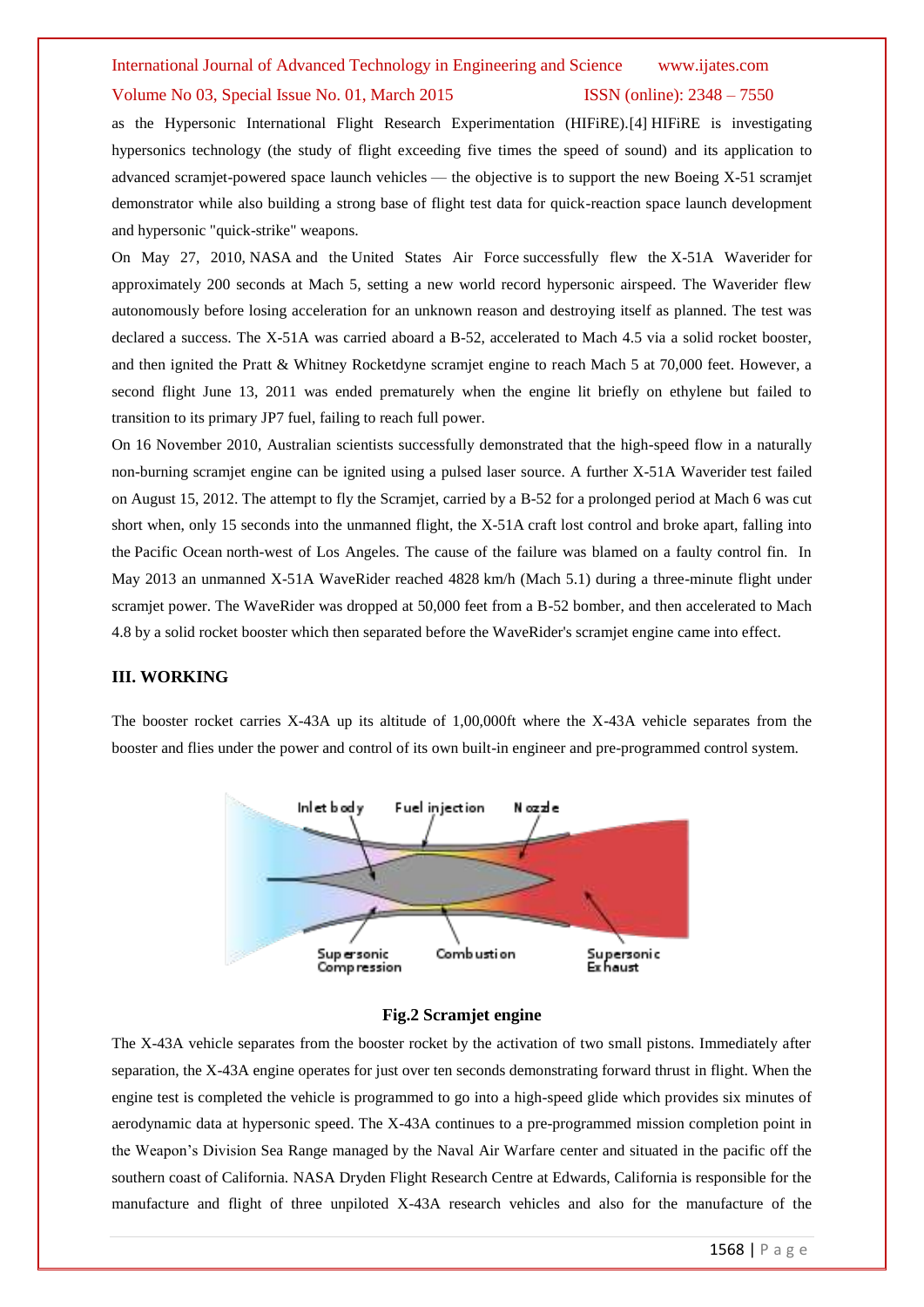#### International Journal of Advanced Technology in Engineering and Science www.ijates.com

#### Volume No 03, Special Issue No. 01, March 2015 ISSN (online): 2348 – 7550

expendable booster rockets for the launch of the X-43A vehicles. The fight data is used evaluate the performance of the X-43A vehicles at speed of Mach 7 and Mach 10, and demonstrate the use of the air breathing engines. The flight from NASA Dryden continues over the pacific Missile Test Range and returns to Dryden.[5]

#### **Rundown of how the X-43A test flights work**

- 1. The X-43A is attached to Pegasus booster rocket.
- 2. The X-43A and booster rockets are carried up to about 20,000ft (6,096m) by a customized B-52 aircraft.
- 3. The B-52 releases the launch vehicle.
- 4. The booster rocket accelerates to a speed of somewhere between Mach 5 or faster and flies to an altitude of about 1,00,000 feet (30,480 m).
- 5. The X-43A separates from the booster rocket and flies under its own power and pre-programmed control.
- 6. The X-43A flies over the ocean for a few minutes before splashing down.

#### **IV. MATERIALS FOR HYPERSONIC AIRCRAFT**

#### **Ceramics (High Temp 2000-3000 degree F)**

Ceramic offers a high temperature range. However, ceramics are not very strong. To compensate for their lack of strength ceramics are usually combined some other material to form a ceramic composite. You can find these ceramic composite lused in combustor and nozzle components.

#### **Composites ( All temperature )**

Composite materials offer great advantages over metals and ceramics. Not only are composite able to withstand very high temperature, they can also be lightweight.There are three main types of composites materials: polymer-matrix, metal-matrix, ceramic-matrix.

#### **1. Polymer Matrix Composites (PMC)**

Polymer materials tend to degrade when exposed to elevated temperatures. ,ost PMCs operate at temperature below 570 degree F.

#### **2. Metallic Matrix Composites (MMC)**

Offer not only very high temperature limits, but also increased toughness and strength against ductility. These MMCs are often used on the skin of a hypersonic aircraft.

#### **3. Ceramic Matrix Composites (CMC)**

Allow for higher temperature inside the jet engine thus creating greater combustion efficiency (i.e. the higher the temperature, the move completely the fuel bums which leads to increased fuel efficiency and lower emissions.) CMCs major downfall is their brittleness.[6]

#### **V. CONCLUSION**

As SCRAMJET is required high compression for this it is powered by some external supply, for that it is attached with other airplane up to some height and releases. Scramjet can't start at rest. Considering this concept in future scramjet will use Mach 10-15. Due to this property it is used in Military operations.

In Hypersonic Aircraft dual mode engine that is Ramjet both are used. Hence it is very advantageous to use in Military applications. Also it is very good achievement for our scientist, for NASA people this research is measure success for their knowledge. Hence in today's competitive world the challenge comes in front of man is